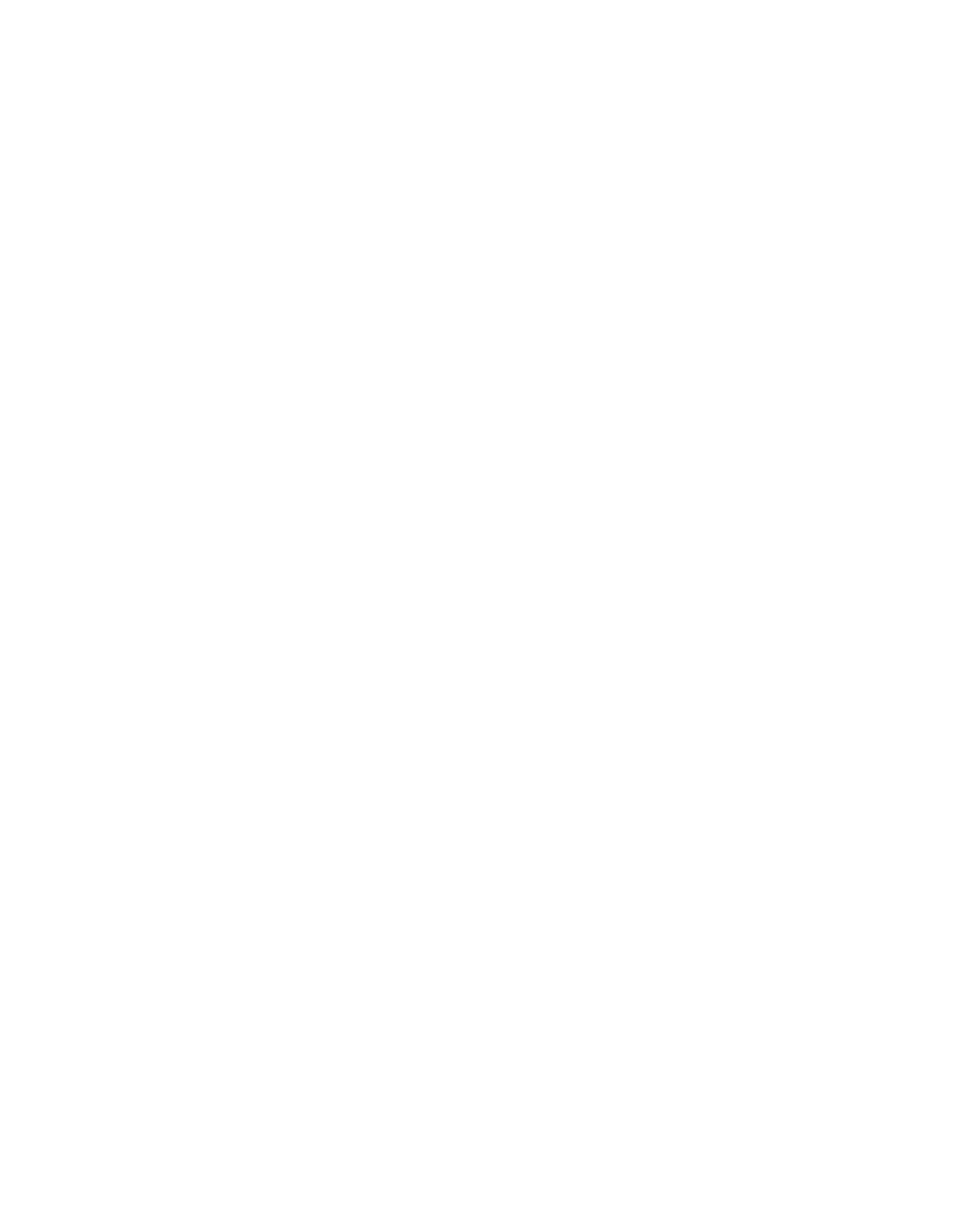**Isher Judge AHLUWALIA** is Chairperson, Board of Governors, the Indian Council for Research on International Economic Relations (ICRIER). She was awarded Padma Bhushan by the President of India in the year 2009 for her services in the field of education and literature. Dr. Ahluwalia was Chairperson of the High Powered Expert Committee on Urban Infrastructure and Services during 2008-2011. Currently, she is Member, National Manufacturing Competitiveness Council, Member of the Eminent Persons Group on India-ASEAN set up by the respective governments, Vice Chairperson, Global Development Network, New Delhi and Member, Board of Trustees of the International Water Management Institute, Sri Lanka. She is also on the Boards of a number of premier research institutes in India.

Previously, Dr. Ahluwalia was Vice Chairperson of the Punjab State Planning Board from 2005 to 2007 and Chairperson, Board of Trustees of the International Food Policy Research Institute (IFPRI), Washington D.C. from 2003 to 2006. She was also a Member of the Eminent Persons Group (EPG) of the Asian Development Bank, which submitted its report, "Towards a New Asian Development Bank in a New Asia" in May 2008.

Dr. Ahluwalia received her B.A. from Presidency College, Calcutta University, M.A. from the Delhi School of Economics, and Ph.D. from the Massachusetts Institute of Technology (MIT), all in economics. Her research has focused on industrial development, macro-economic reforms, and issues in social sector development in India. She is author/co-author/editor of several books including India's Economic Reforms and Development: Essays for Manmohan Singh (OUP), which she had co-edited with Prof. I.M.D Little in 1998 and which has just been published in an updated second edition by OUP as an Oxford India Perennial.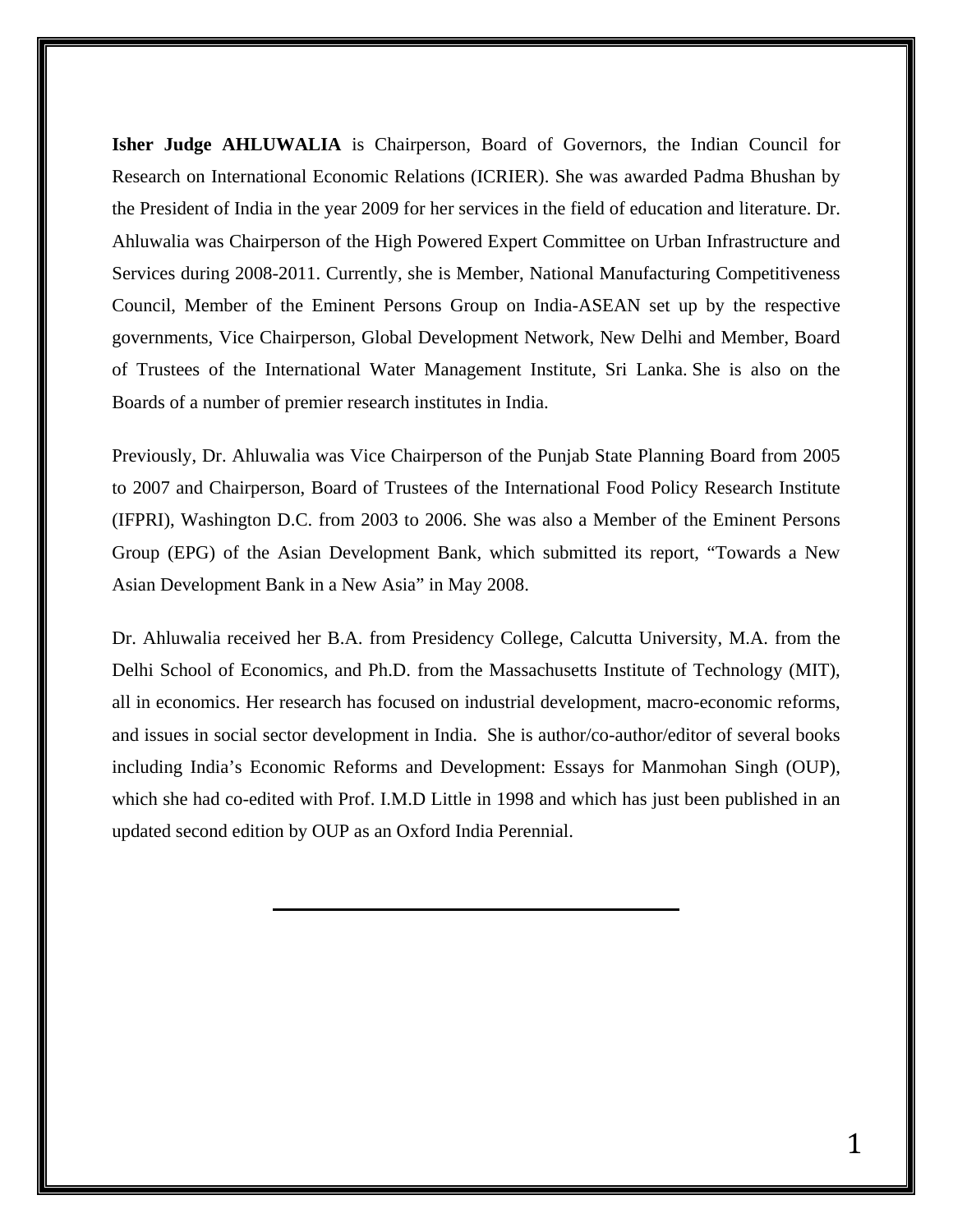**Parthasarathi SHOME** is Director & Chief Executive of the Indian Council for Research on International Economic Relations (ICRIER), New Delhi. Prior to this, he served as Chief Economist, Her Majesty's Revenue & Customs (HMRC), United Kingdom (2008-11) and Adviser to the Indian Finance Minister (2004-08). He has also served at the International Monetary Fund (1983-2004) in various capacities, including as the first Senior Economist in the Office of the Managing Director (1988-89), Chief of Tax Policy (1992-95), and Director, IMF Singapore Institute (2001-03).

Dr. Shome has provided technical assistance to over thirty countries in Africa, Asia, Europe and Latin America and chaired India's Ninth Five Year Plan and Tenth Five Year Plan Advisory Groups on Tax Policy and Administration. In 2000, he was awarded the highest civilian honour of the Brazilian government, Commander of the Order of the Southern Cross, for his contributions to Brazilian tax reform.

His research has been published in various reputed journals like the Journal of Economic Theory, Journal of Public Economics, National Tax Journal, Oxford Economic Papers, Public Finance Quarterly, Staff Papers IMF, and other international and national journals. His books have been published by Oxford University Press, Routledge, IMF, Business Standard Publishers, and others.

Dr. Shome's earlier positions include Professor of Economics at American University (1975-83), Washington D.C, Professor at ICRIER (1999-2001) and Director, National Institute of Public Finance and Policy, New Delhi (1995-97). He has a Ph.D. from Southern Methodist University (1975), Masters degree from University of Rochester (1973) and Delhi University (1972). He received the National Tax Association of America award for "outstanding student of taxation and public finance" for his Ph.D. thesis on the burden of the corporation income tax.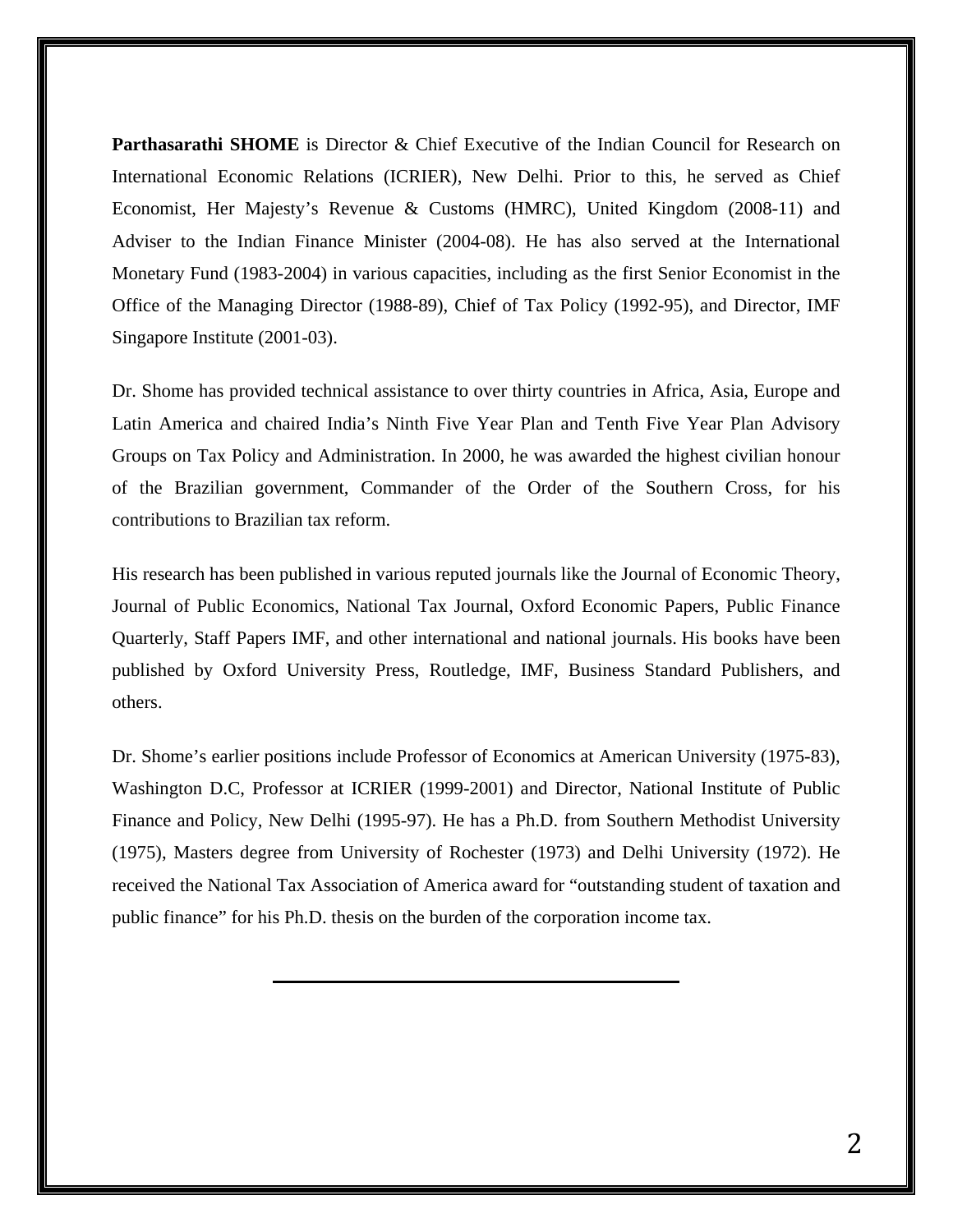**Geng XIAO** is Director of Research and Senior Fellow, Fung Global Institute. As Director of Research, Xiao Geng directs, oversees and coordinates the Institute's research projects. He also undertakes and leads research projects as a Senior Fellow. Currently, he is also a Special Advisor for Strategic Development for Columbia Global Centers | East Asia, an Independent Director of HSBC Bank (China) and the London-based Genesis Emerging Markets Fund.

Previously Professor Xiao held positions in a number of institutions, including Director of the Columbia Global Centers | East Asia, founding Director of the Brookings-Tsinghua Center for Public Policy, Senior Fellow at the Brookings Institution, tenured professor of economics at the University of Hong Kong, Head of Research and Advisor to the Chairman at the Securities and Futures Commission of Hong Kong, Vice President of the Chinese Economists Society in the US, member of the board of supervisors at the Shenzhen Development Bank, Faculty Associate at Harvard University, and Consultant at the World Bank.

Professor Xiao has a BSc in Management Sciences from the University of Science and Technology of China. He obtained his MA and PhD in Economics from University of California at Los Angeles.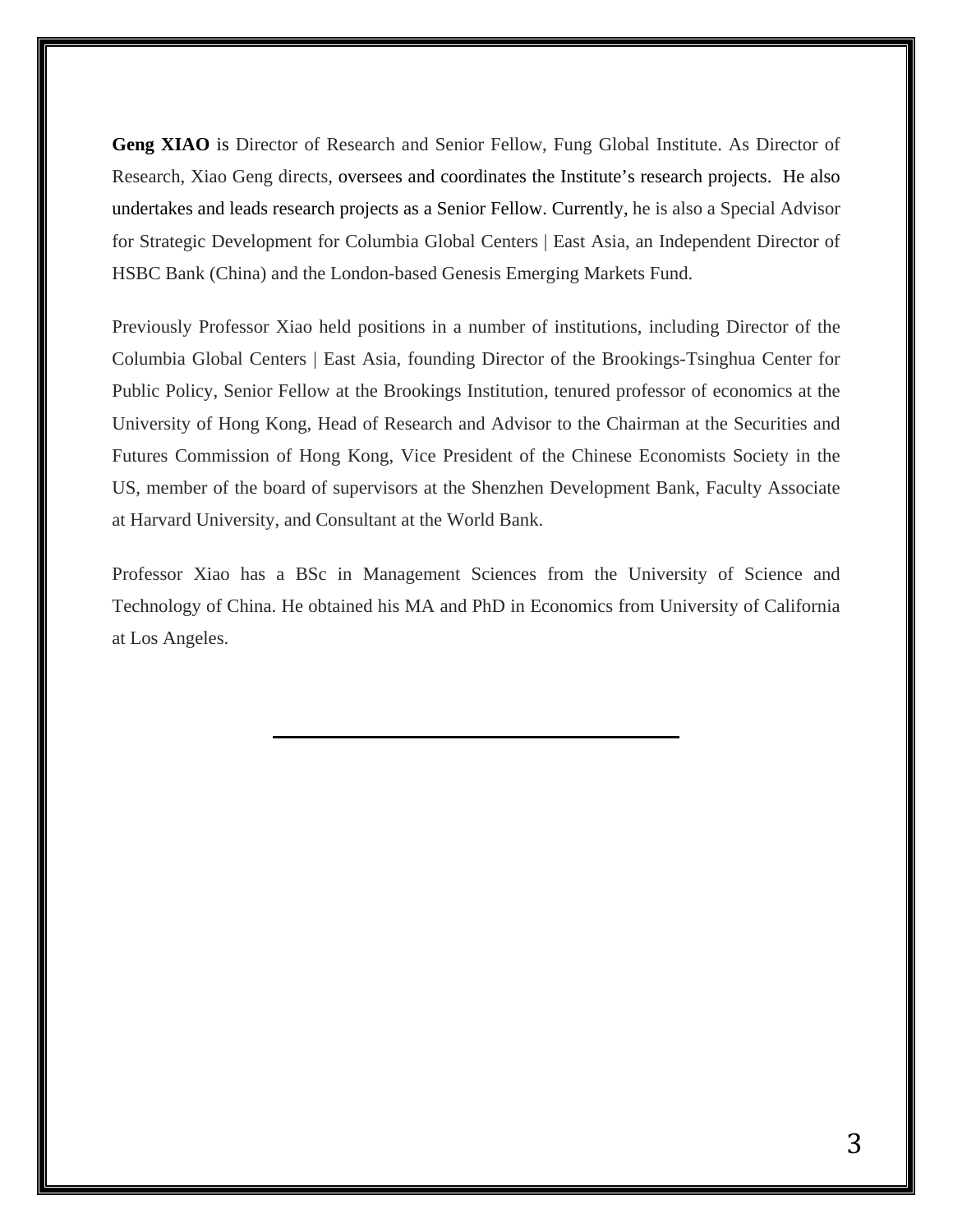**Roberto ZAGHA** is currently the World Bank Country Director for India. Prior to this, he was a Senior Advisor in the World Bank Vice Presidency in charge of economic policies and poverty reduction strategies. His most recent work was Secretary of the Commission on Growth and Development which recently published The Growth Report.

His previous assignment consisted of a review of the growth experience of the 1990s--a two year program whose results are summarized in three reports which review growth experiences, explore the current thinking on growth and the role of policies in growth strategies. Earlier roles in the Bank include Director for South Asia for the Bank department in charge of economic policies and poverty reduction in South Asia, Lead Economist for India, and several assignments in Central and East Africa, India, Sri Lanka, Argentina and Bolivia. He also was part of the core team for the World Development Report of 1991.

Prior to joining the Bank, Roberto Zagha taught at the University of Sao Paulo, Brazil, and worked as senior economist in the Economic Research Institute associated with that university in areas related to taxation and fiscal policies.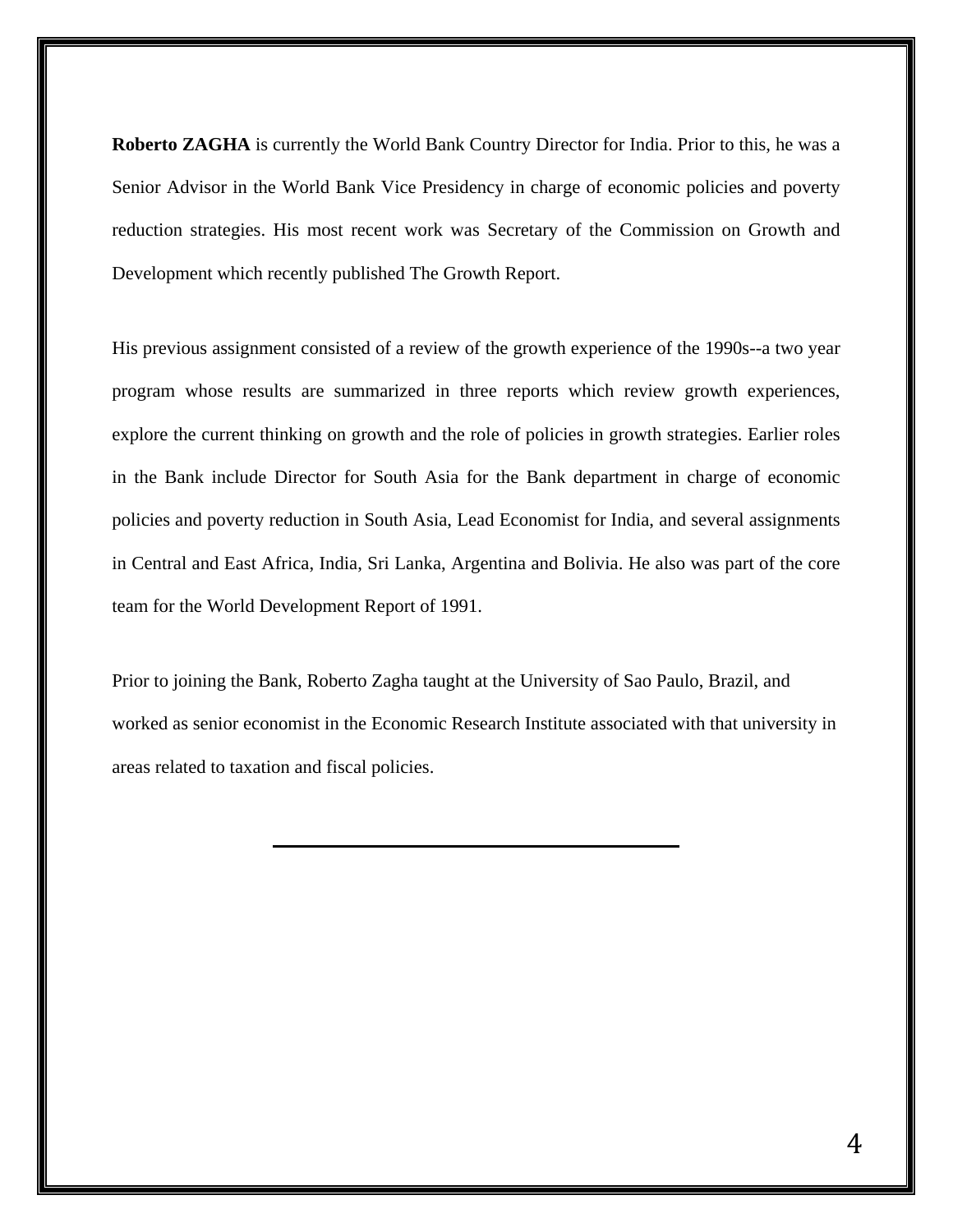Surjit S. BHALLA has served on several committees of the Government of India such as the capital account convertibility committees of 1997 and 2006 and the advisory committee on secondary markets for SEBI and was an appointed member of the National Statistical Commission of India, 2007-2010. He is on the governing board of India's largest think tank (NCAER), and since 2002, he has been a regular invitee to the Aspen Institute Program on the World Economy, Aspen, USA. Presently, he is Chairman of Oxus Investments, a New Delhi based "hedge fund" and emerging markets advisory firm.

Dr. Bhalla has previously worked as a research economist at Rand Corporation, Brookings Institution, the World Bank and The Policy Group. He has also served as a proprietary trader/strategist/portfolio manager at the World Bank, Goldman Sachs, Deutsche Bank and Oxus Investments.

He is the author of several academic articles as well as four books on globalization and its effects on the world economy. His first book, Between the Wickets: The Who and Why of the Best in Cricket, developed a model for evaluating performance in sports and was published in 1987. This was the first effort at creating an evaluation system (rankings) of cricket players and teams.

He obtained his Ph.D in economics from Princeton University. He is a regular contributor to Indian newspapers/magazines/TV on financial markets, economics, politics and cricket. He has a widely read weekly column, No Proof Required, published jointly in the Indian Express and Financial Express. During 2008/9, he was the anchor of his own TV talk/interview show, Tough Talk, on NDTV Profit. Since Sept. 2011, he appears in a new show on NDTV Profit, "The Bottomline with Surjit Bhalla", a daily show on financial markets.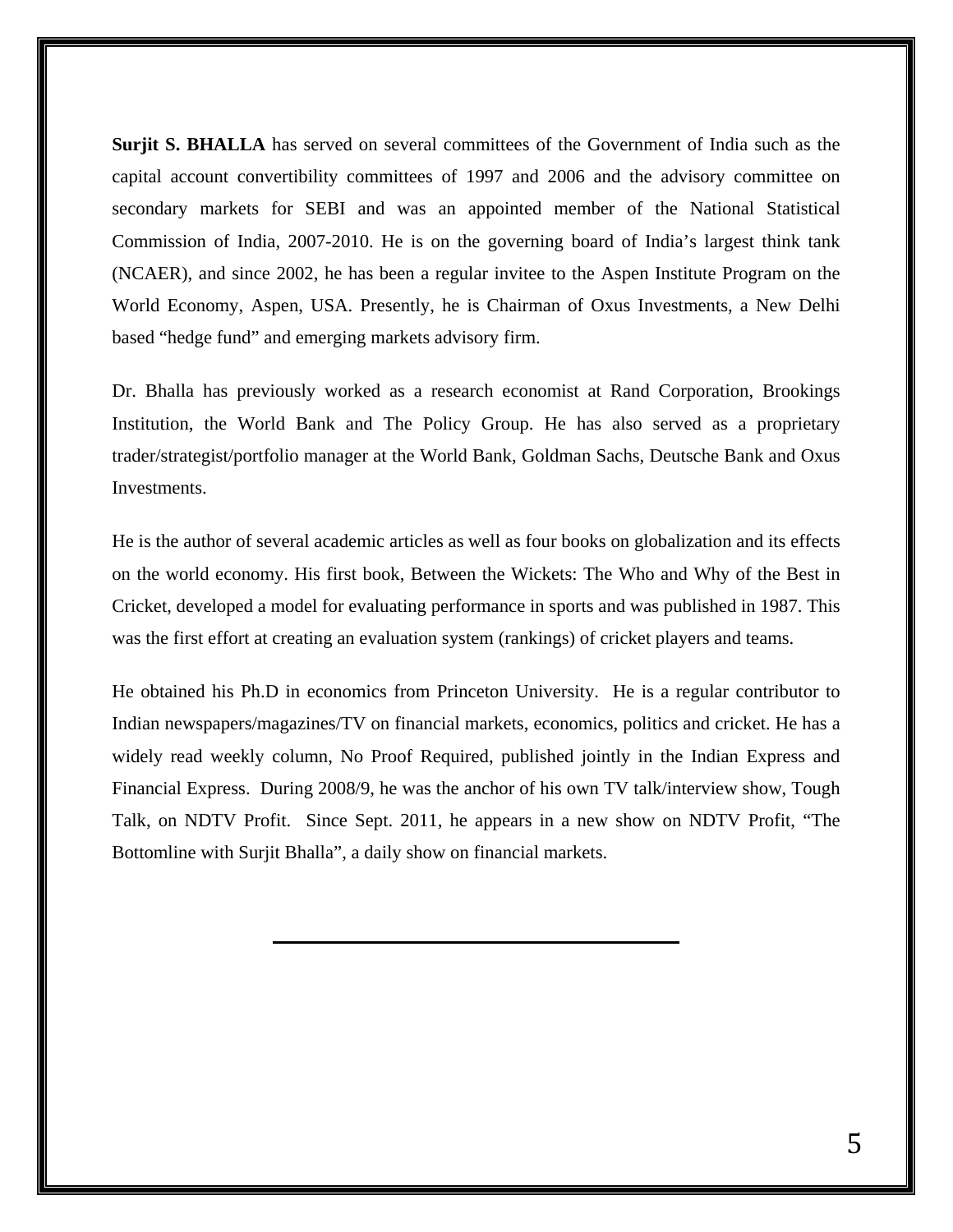**Shashanka BHIDE** is currently Senior Research Counsellor at National Council of Applied Economic Research (NCAER), New Delhi. Trained as an agricultural economist, he has contributed to research in a wide range of issues such as macroeconomic modelling and forecasting, infrastructure development, poverty analysis and agriculture.

He has worked in a visiting position at the Australia South Asia Research Centre at the Australian National University during 1998-99 and has been a visiting researcher at the Foundation for Advanced Studies in International Development in Tokyo. He was a Professor at the Institute for Social and Economic Change, Bangalore in 2003-04 and has served on a number of professional committees appointed by the government.

Dr. Bhide has co-authored a book on a macroeconometric model for India and two books on India's state economies. He received his Ph. D from Iowa State University, Ames, USA.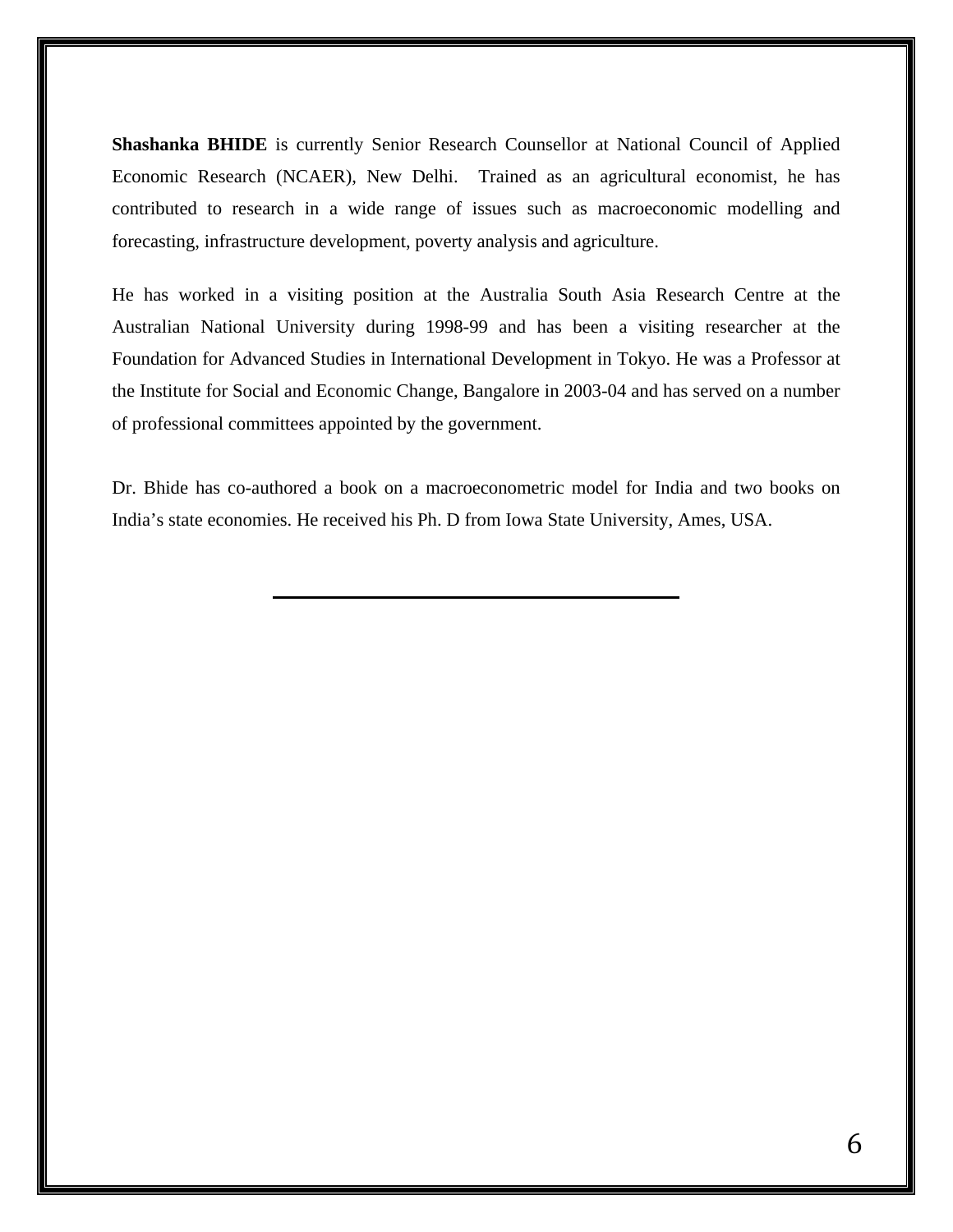**N. R. BHANUMURTHY** is currently Professor at National Institute of Public Finance and Policy, New Delhi. At present, he is also serving on committees of Planning Commission, Ministry of Finance and Ministry of Statistics. He is the Secretary of the Indian Econometric Society and Managing Trustee of Indian Economic Association Trust for Research and Development.

Prior to this he worked as Assistant/Associate Professor at Institute of Economic Growth, Delhi for nearly nine years. He has worked at UNESCAP, Bangkok and also at UNDP Regional Centre for Asia-Pacific region at Colombo as a Macroeconomist. He was also Visiting Fellow at Masion des Sciences d'la Homme, Paris, France and at Mcgill University, Montreal, Canada. Besides this he was also a consultant to ILO, the World Bank, and Asian Development Bank.

He did his Masters and M.Phil from University of Hyderabad and Ph.d on international finance at Institute for Social and Economic Change, Bangalore. His research areas include development economics, macro-monetary economics, international money & finance, and macroeconomic modeling. In these areas he has authored nearly 50 research papers and a couple of books. His recent co-authored work on financial inclusion has been published as a book by Oxford University Press.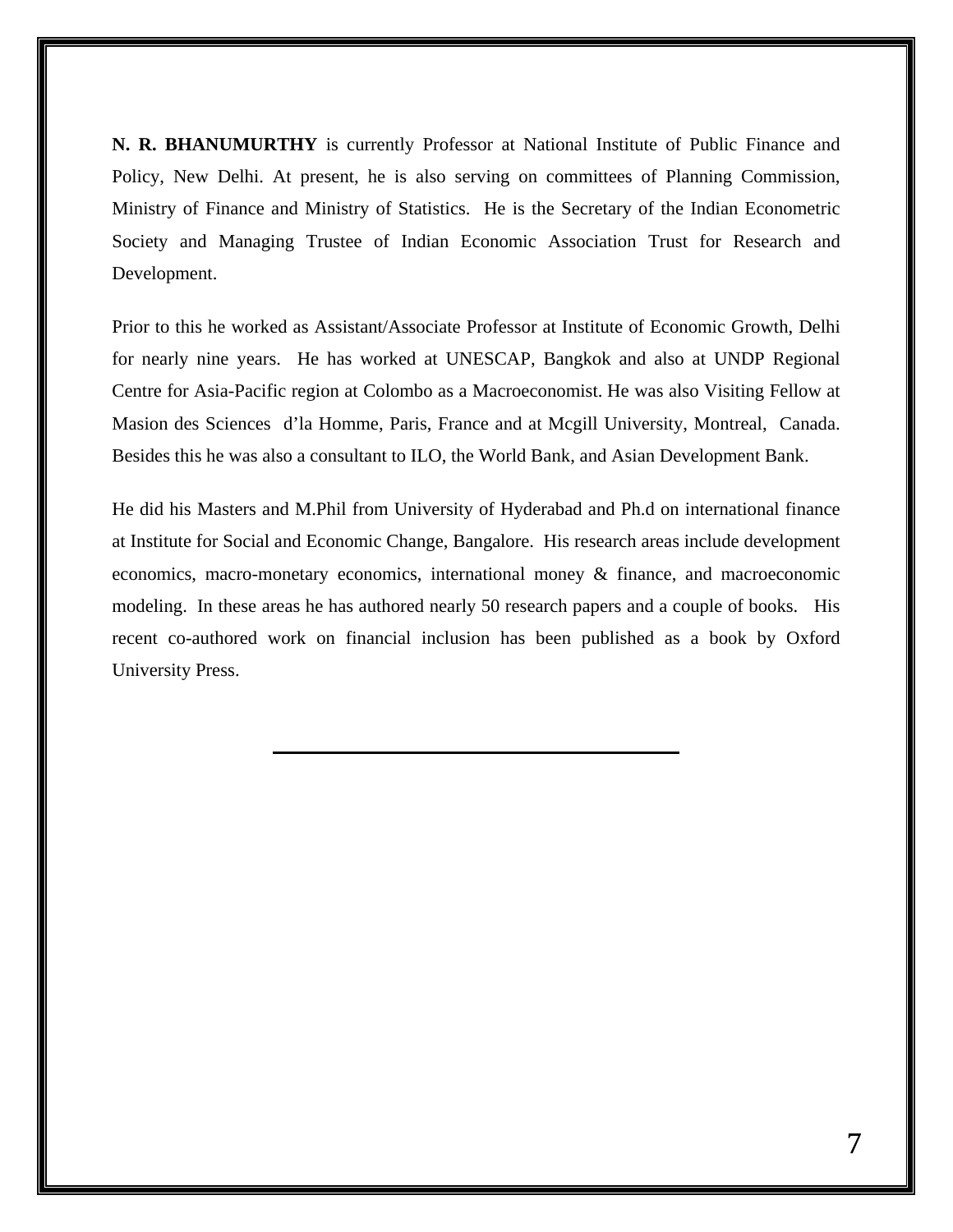**Louis KUIJS,** is Project Director at the Fung Global Institute and he coordinates the research project on the evolving growth models of China and India as well as the associated policy changes and processes behind them.

Louis has broad experience in macroeconomic analysis and policy work across different regions. Before joining FGI, as the Chief Asia Economist for MF Global, he was involved with analyzing, forecasting and commenting on macroeconomic developments and key policy actions driving financial markets. Prior to that, he was a senior economist at the World Bank in Beijing, coordinating the Bank's macroeconomic analysis and policy dialogue. The main author of the World Bank's China Quarterly Update, he also led research on saving and investment, rebalancing, and long term growth prospects and led the Bank's mid-term review of China's 11<sup>th</sup> Five Year Plan.

Louis was an economist at the International Monetary Fund in Washington DC from 1997 to 2004, participating in policy dialogue with governments and central banks and doing research on emerging markets and high income countries. Earlier on, his work at Oxford Economics focused on macroeconomic forecasting and modeling on countries in Europe, Latin America and Asia. He holds an MSc in Economics from the London School of Economics, a degree in Economics from the University of Amsterdam, and a mechanical engineering degree.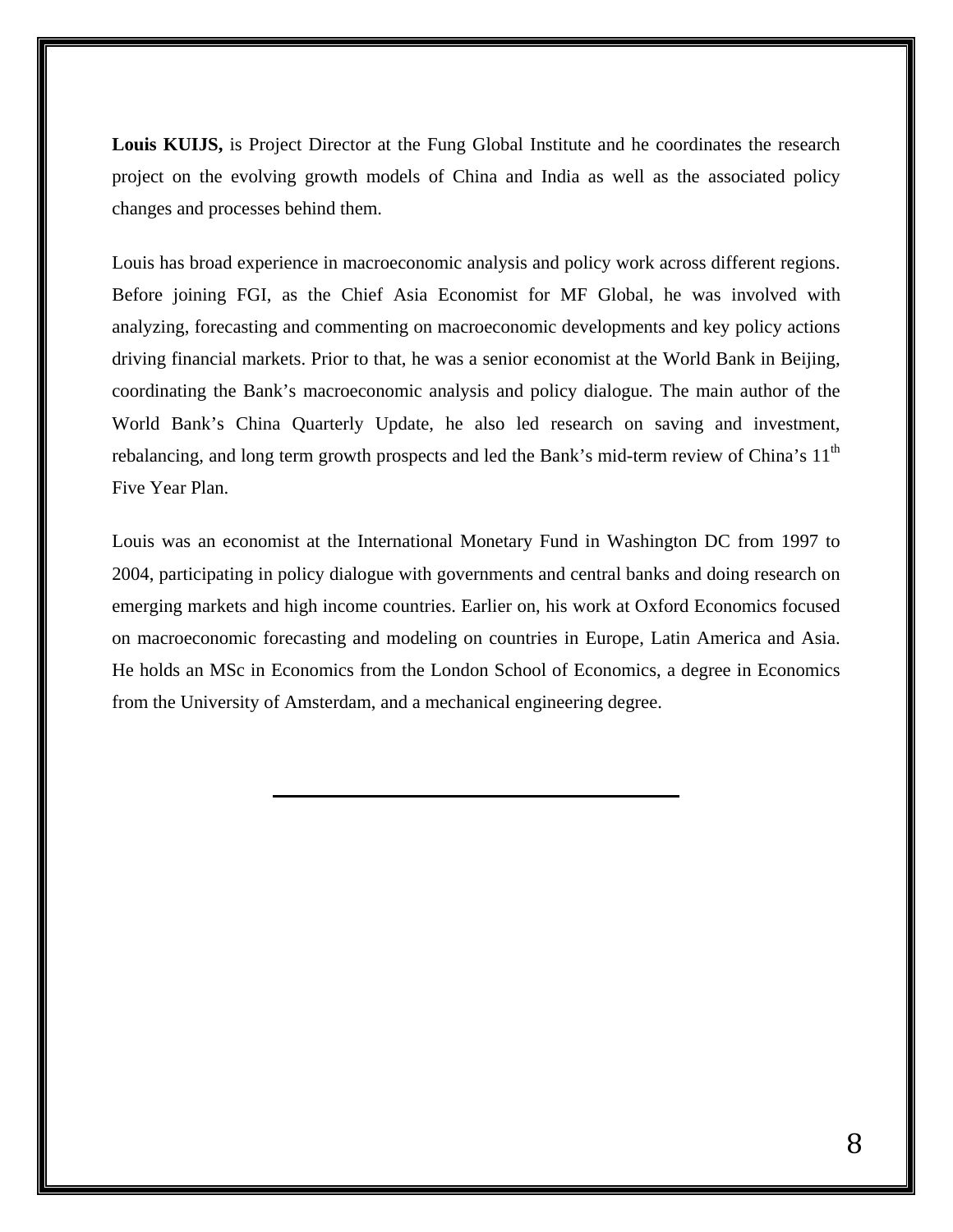**Pronab SEN**, is currently Principal Adviser in the planning commission. Prior to this, as the first Chief Statistician of India, he was the functional and technical Head of the national statistical system in India. He was also Secretary, Ministry of Statistics & Programme Implementation, Government of India (2007-2010).

Previously, Dr Sen has worked as a management consultant in Washington D.C. (1974-1977). He also taught at Johns Hopkins University, Baltimore and Delhi School of Economics, Delhi between 1977 and 1983. He turned to pure research in economics at the Indian Council for Research in International Economic Relations, New Delhi (1983-1987) and the Economic Research Unit, New Delhi (1987-1990). He worked at the World Institute for Development Economics Research, Helsinki in 1986 and again in 1989. He then joined the Government of India as Economic Adviser, Department of Electronics (1990-1994), moving to the Planning Commission, Government of India in 1994. As Adviser/Principal Adviser, Perspective Planning and Statistics & Surveys, he was the principal author and coordinator of the Ninth and Tenth Five Year Plan.

He received his Bachelors in Economics from St. Stephen's College, University of Delhi (1972), M.B.A. (1974) and M.A. in Economics (1975) from the George Washington University, Washington D.C and Ph.D. in Economics (1982) from the Johns Hopkins University, Baltimore. His specializations include Open-economy Macroeconomic Systems, International Economics and Public Finance.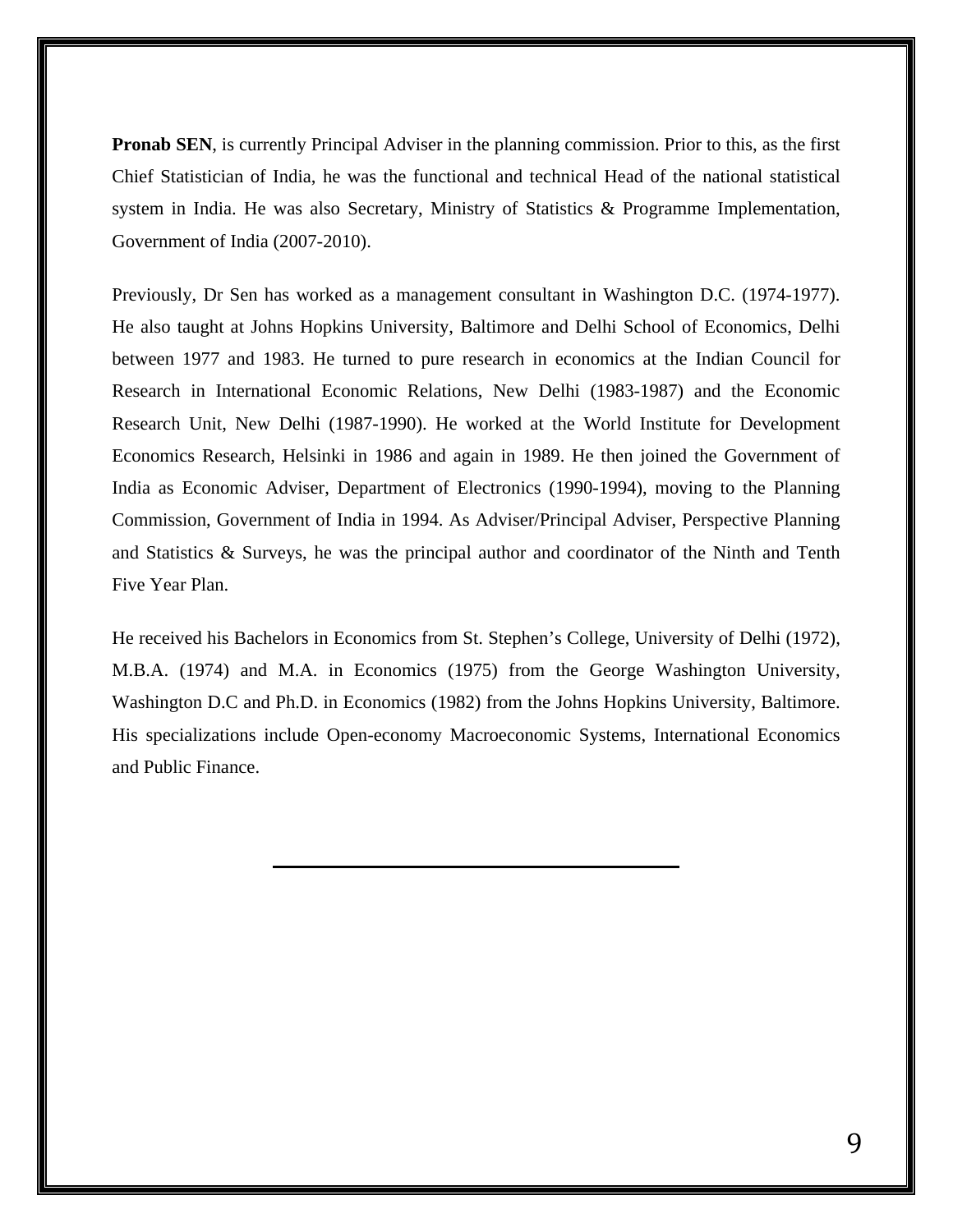**Rajat KATHURIA** is Professor at the International Management Institute, (IMI) New Delhi and a Consultant with ICRIER. He has over 20 years teaching experience and over 12 years experience in policy and regulation. He was economic advisor with the telecom regulatory authority for 8 years. In addition, he has worked as a Consultant for international organisations such as World Bank, United Nations Conference on Trade and Development, International Labour Organisation and Lirne Asia. His areas of research interest are competition, regulation and institutions and the way in which political and economic institutions affect sectoral performance, and industrial organisation.

Prof. Kathuria has published in international and national journals on failure of markets and the attendant need for regulation. Besides, he has hands on experience with telecom regulation in India in an environment changing rapidly towards competition. Political economy played a crucial role in India in the march toward competition in the telecom sector. This aspect has formed the basis of a number of his research projects and research articles. His research on telecommunications formed the basis of the sector negotiations for the Indo EU Trade and Investment Area. Most recently, Professor Kathuria has estimated the elasticity of mobile and internet penetration with respect to State Domestic Product across different Indian States.

Besides teaching core economics courses to management students, Professor Kathuria has lectured on the subject of regulation extensively in India and abroad. He has also taught a summer course in Manchester Business School. His research has been presented at various conferences in South Korea, Indonesia, UK, USA and Poland. The results of the impact of mobile phones in India were presented to members of the European Parliament in Brussels.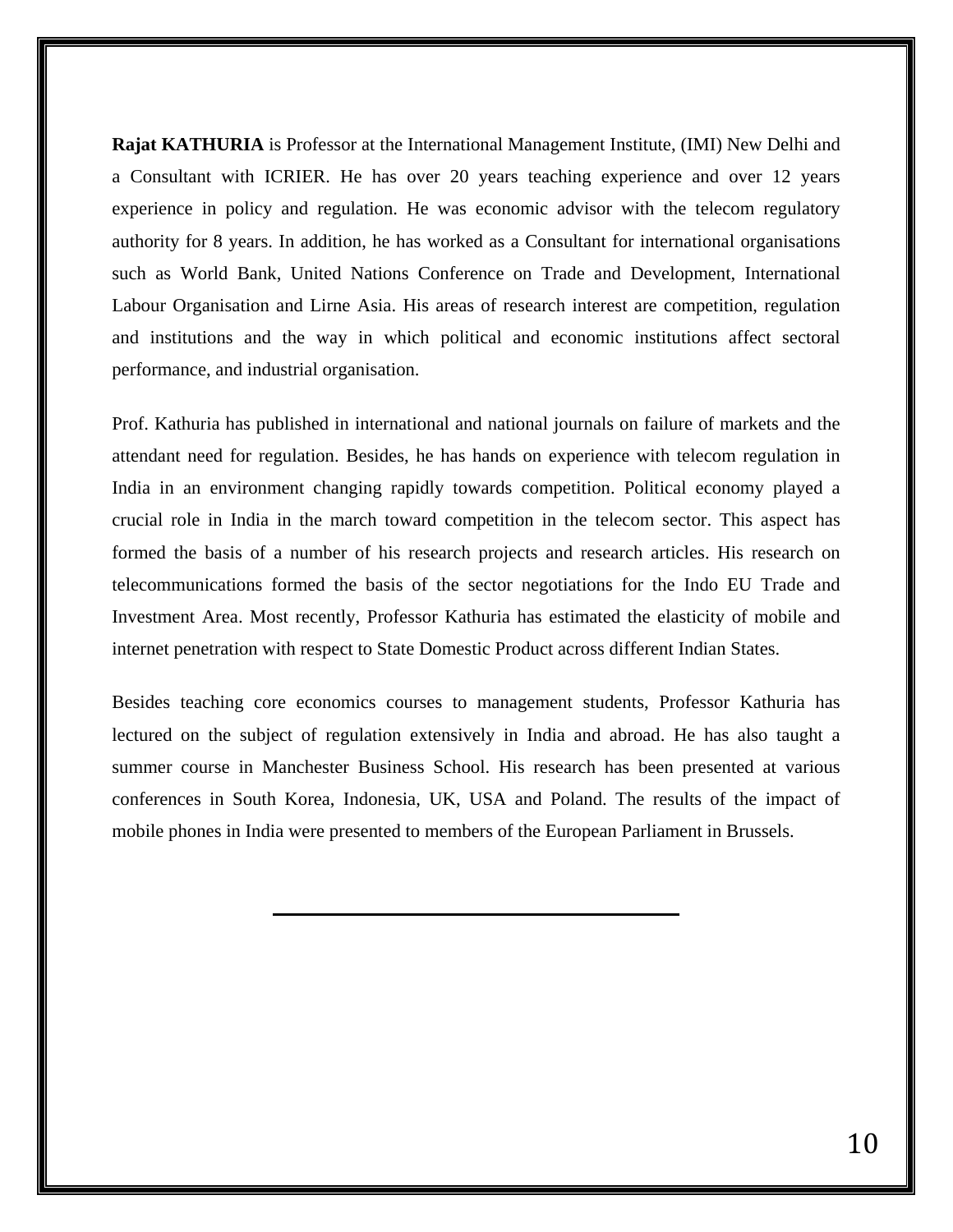Uri DADUSH is currently senior associate and director in Carnegie's International Economics Program. His work particularly focuses on trends in the global economy including the implications of the increased weight of developing countries for the pattern of financial flows, trade and migration, and the associated economic policy and governance questions. He is the editor of the International Economic Bulletin, and the co-author of Paradigm Lost: The Euro in Crisis (Carnegie report, June 2010), Currency Wars (Carnegie report, September 2011), and Juggernaut: How Emerging Markets Are Reshaping Globalization (Carnegie book, 2011).

Dr Dadush previously served as the World Bank's director of international trade and before that as director of economic policy. He has also served concurrently as the director of the Bank's world economy group, leading the preparation of the Bank's flagship reports on the international economy over eleven years.

Prior to joining the World Bank, he was president and CEO of the Economist Intelligence Unit and Business International, part of the Economist Group (1986–1992). Before that, he was group vice president, international, for Data Resources, Inc. (1982–1986), now Global Insight and a consultant with McKinsey and Co. in Europe. He has a Ph D in Business Economics from Harvard University.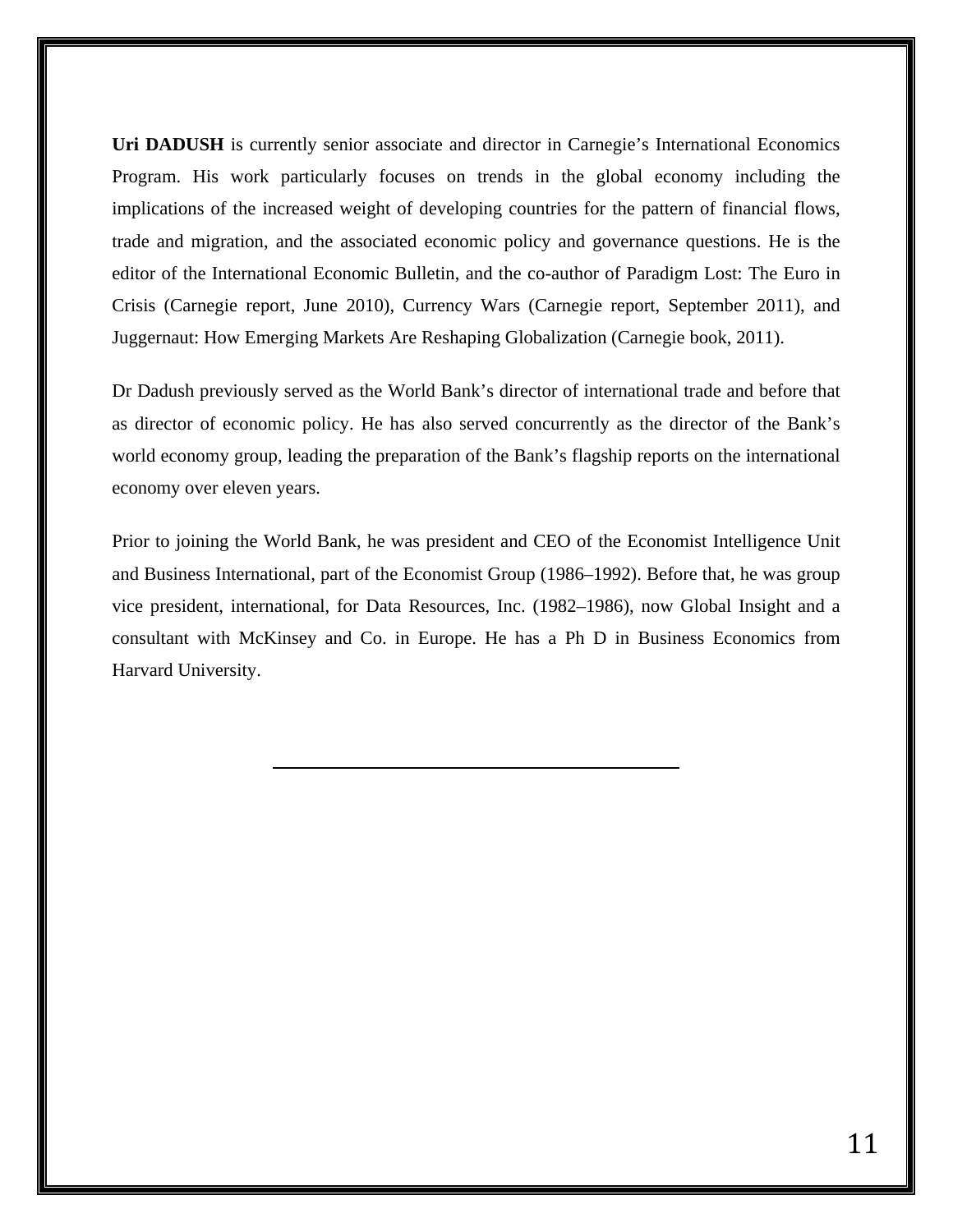**Ashok GULATI** has been the Chairman of Commission for Agricultural Costs and Prices (CACP), Government of India since March, 2011. Prior to this, he served with International Food Policy Research Institute (IFPRI) for more than 10 years, first as Director of Markets, Trade and Institutions division in Washington D.C. and later as Director in Asia at IFPRI's New Delhi office. Before joining IFPRI he was NABARD Chair Professor at the Institute of Economic Growth and Chief Economist at National Council of Applied Economics Research (NCAER), India. He has written and co-edited 10 books on issues related to Asian Agriculture with a focus on India, besides several research articles in reputed international and Indian journals.

All through his research career he closely interacted with policy makers. He was a Member of the Prime Minister's Economic Advisory Council, Member of State Planning Board of Karnataka and Member of the Economic Advisory Council of Andhra Pradesh. He has a Masters and Ph.D. in economics from Delhi School of Economics.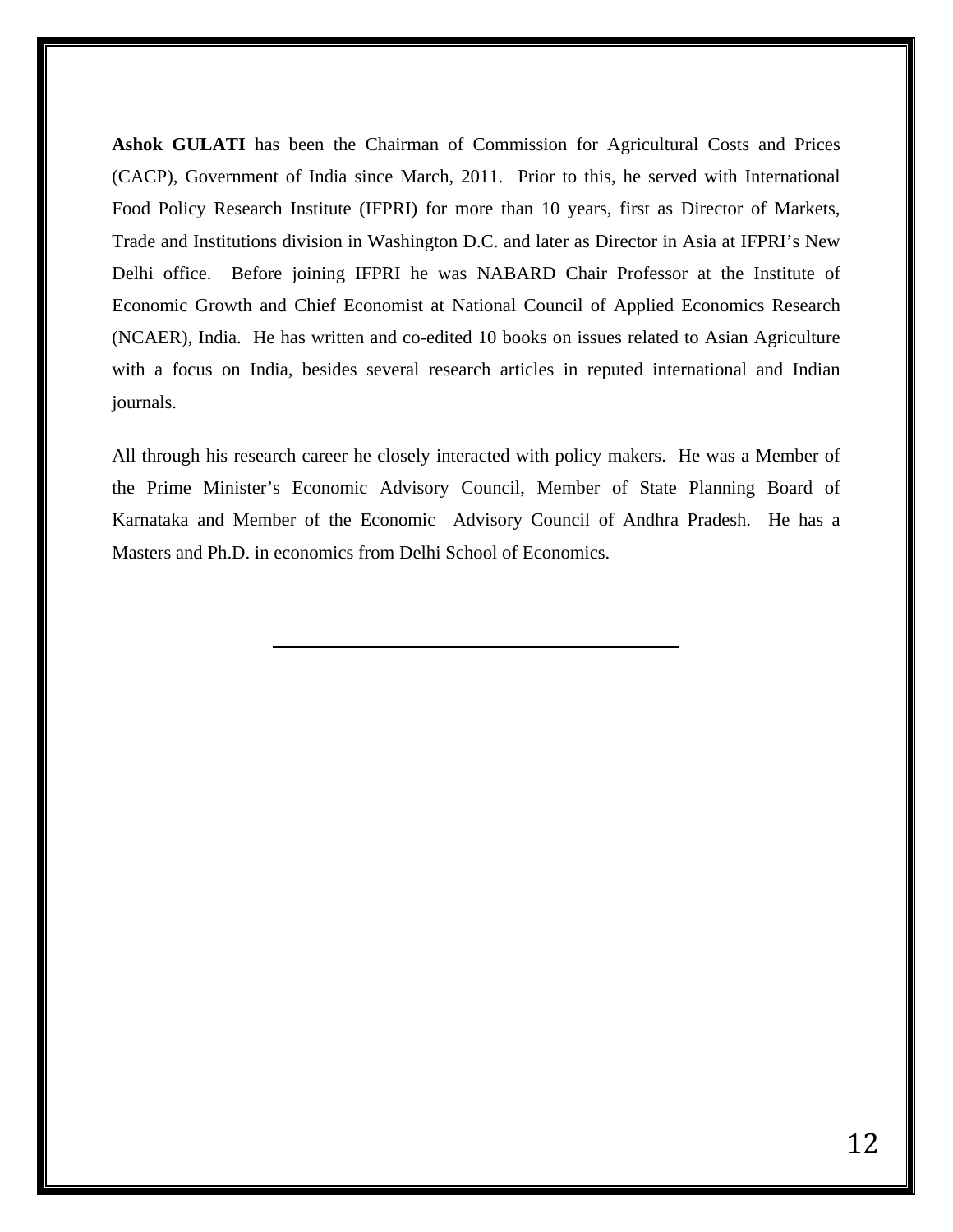**Uma LELE,** is currently a panel member of the Independent External Evaluation of the FAO and numerous other Advisory Panels of Experts while continuing research, writing and philanthropy. Prior to this, in a career spanning 1971 to 2005 in the World Bank, she served in several capacities in Research and Operations and left services of the Bank as Senior Policy Advisor. As analyst her early works concerned Grain Markets in India and the Design of Rural Development and Aid to Africa. She led design of EMBRAPA's Agricultural Technology Project in Brazil, assessed Bank operations and led complex evaluations of the Bank's Forest Strategy, Global Partnership Programs, and the Consultative Group on International Agricultural Research (CGIAR). She co-chaired an International Taskforce of the China Council on Environment and Development (CCICED).

As a Graduate Research Professor and Director of International Studies at the University of Florida during 1991 to 1995, she co-chaired an international taskforce on Global Research on the Environmental and Agricultural Nexus (GREAN), established and directed the Global Development Initiative of the Carter Center and the Carnegie Corporation, served on the CGIAR's founding board of the Center for International Policy Research, and on the CGIAR's Technical Advisory Committee. She is fellow of the American Agricultural and Applied Economic Association and has a Ph D from Cornell University.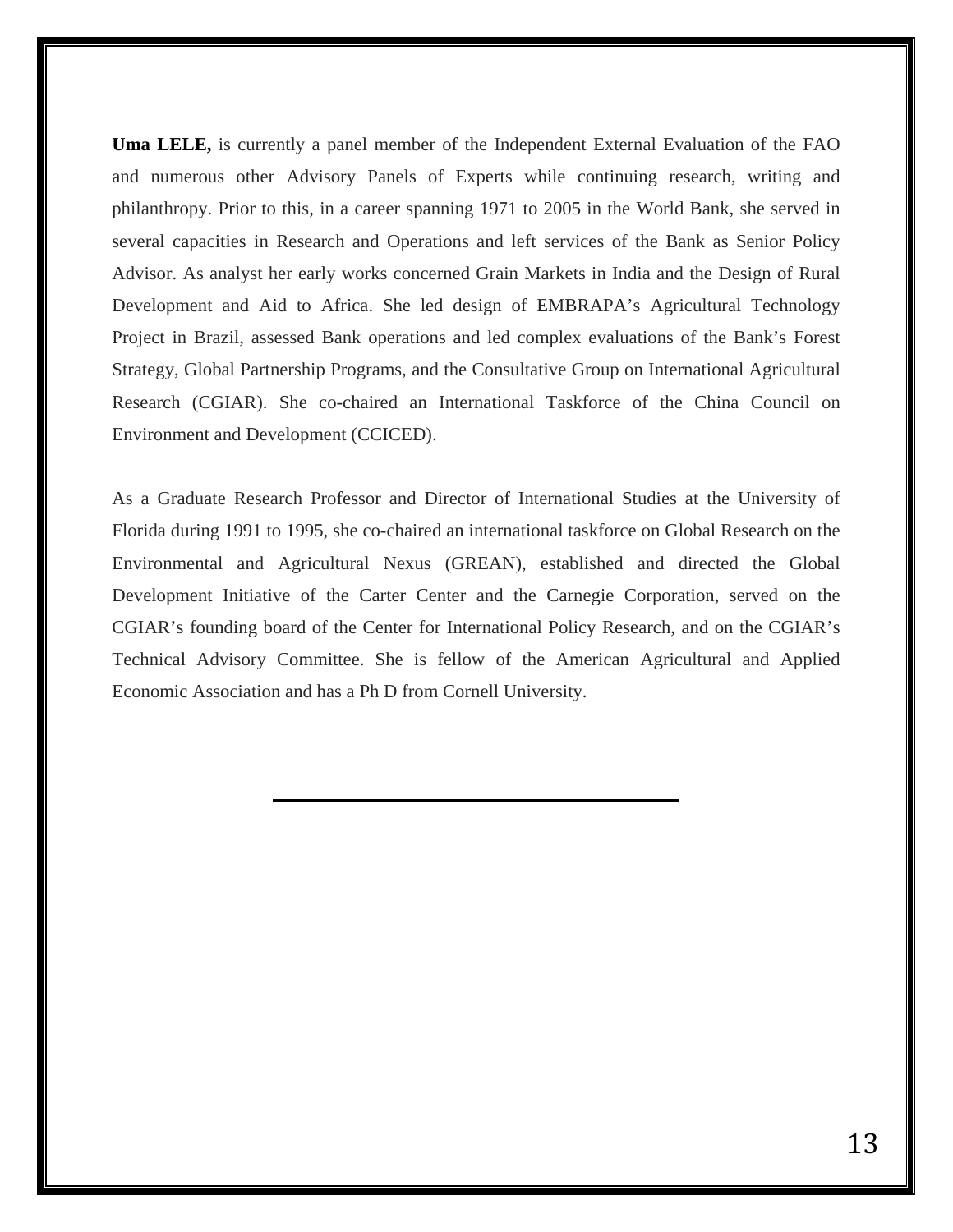**Ramesh CHAND,** is Director, National Centre for Agricultural Economics and Policy Research (NCAP) and at present is engaged in research on Food Policy, Trade and WTO, and Agricultural Growth and Development. Before this, he worked as ICAR National Professor at NCAP (2006 to 2010). He is also Fellow, National Academy of Agricultural Sciences, India and has more than 25 years experience in research and teaching.

Previously Dr. Chand has worked as consultant for FAO, UNDP, ESCAP, and World Bank. He has also served in senior academic positions as Professor and Head – Agricultural Economics Unit, at Institute of Economic Growth, Professor of Marketing at Punjab Agricultural University, Ludhiana and Principal Scientist at NCAP. He was a Visiting Professor at University of Wollongong, NSW Australia (2000) and Visiting Fellow at Institute of Developing Economies, Chiba Shi, Japan (2003).

Dr Chand is very actively involved in policy formulation as a Member or Chair of several high level committees constituted by Central Ministries and Organizations. He is a technical expert for inter-governmental meetings like G 20, SAARC, UN- ESCAP. He has served in several high level committees set up by GOI including "Steering Committee on Agriculture for XIth Plan" where he drafted the report of the Committee.

Dr. Chand is author of seven books and 75 research papers published in reputed national and international journals. He has a Ph. D. in Agricultural Economics from Indian Agricultural Research Institute and his Ph.D. thesis, submitted to Indian Agricultural Research Institute, was selected for Jawaharlal Nehru Award of Indian Council of Agricultural Research in recognition of its outstanding Research contributions.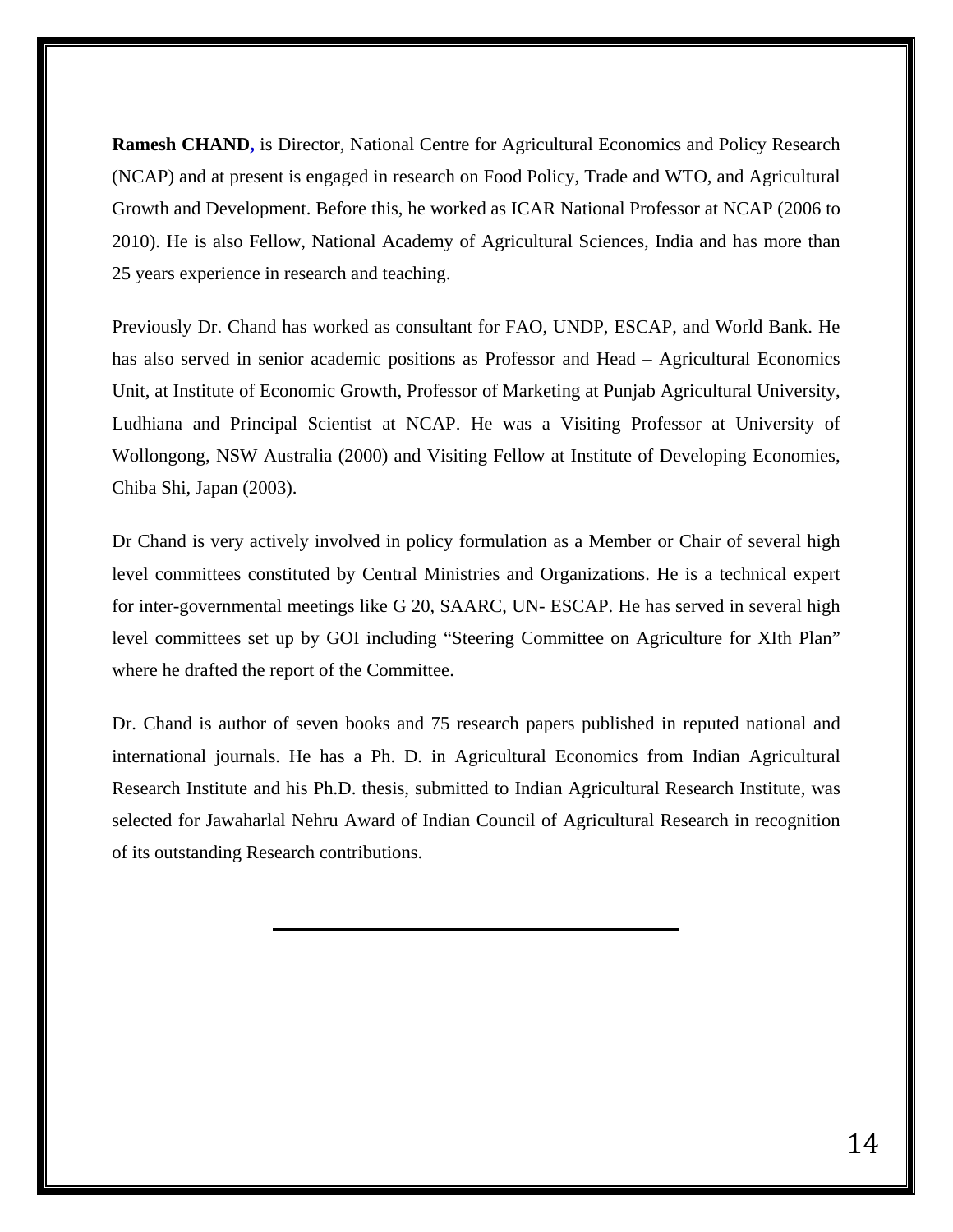**Mohammed SAQIB** is currently Secretary General at India China Economic and Cultural Council (ICEC). He has more than 30 years experience in conducting various research studies with specialized focus on international economies, WTO, MSME sector, among others. He has done significant work on Chinese trade and economy which has led to his expertise in this sector. Saqib is also CEO of a research organization, BRIEF private limited, a multidisciplinary centre for advanced research and training which was established in 2011.

Saqib has previously been associated with Government think tanks like Rajiv Gandhi Institute for Contemporary Studies (RGICS) and Indian Council for Research in International Economic Relations (ICRIER). His association with RGICS was for around 15 years prior to which he was with ICRIER for 10 years.

He completed his M.S. Economics from University of Western Ontario, Canada and M.A. Economics from Aligarh Muslim University. He has been constantly working on projects related to International Trade and Economy for different Ministries in India, The World Bank, European Union, etc.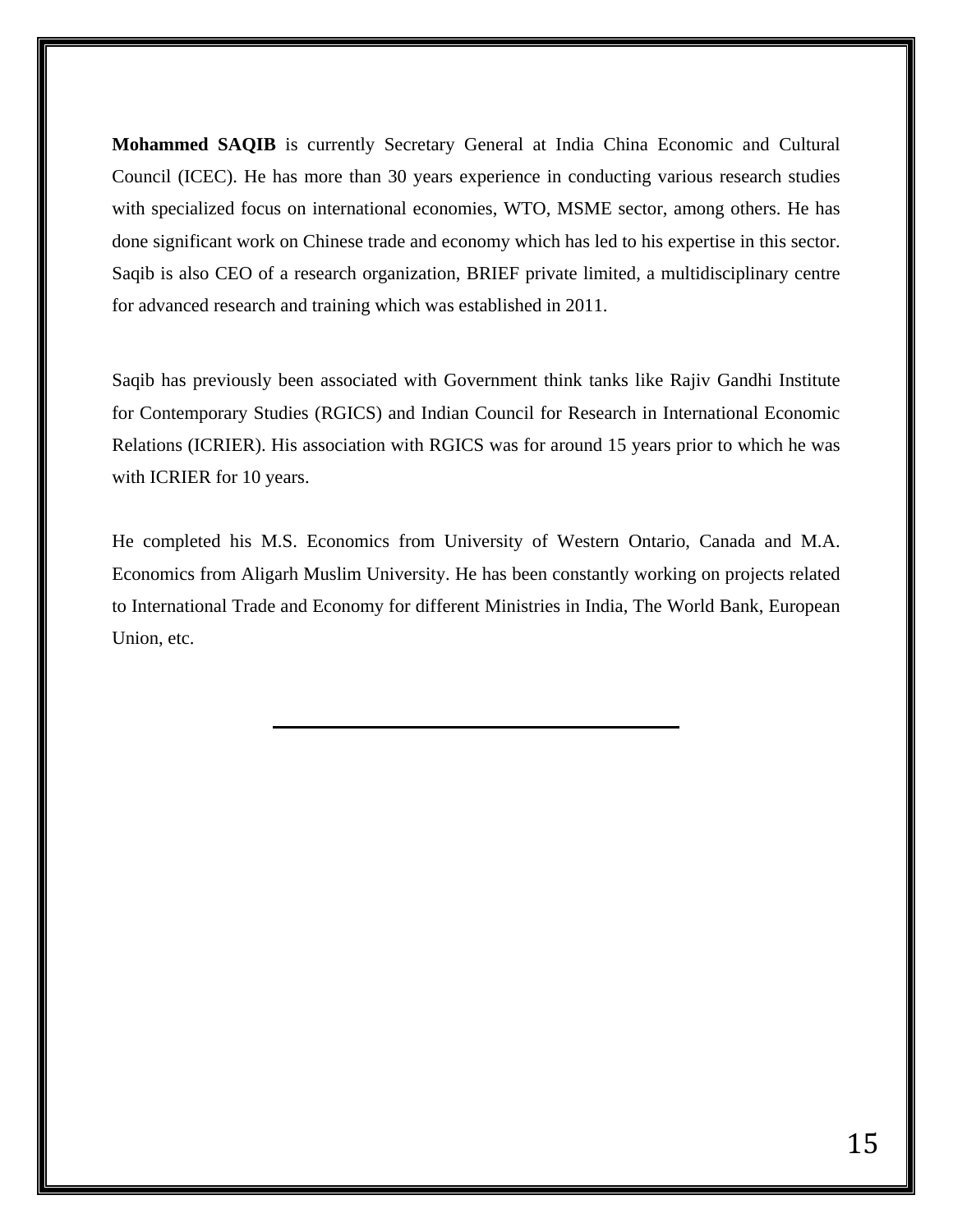**Meenu TEWARI** is Associate Professor of Economic Development in the Department of City and Regional Planning at UNC Chapel Hill. She is interested in the political economy of development, local industrialization, skill formation and upgrading within regional and global production networks. Her work focuses comparatively on developed and developing countries and has been published in several journals including, World Development, Competition and Change, Environment and Planning A, Oxford Development Studies and Global Economy Journal.

**Ejaz GHANI,** is currently Economic Advisor at The World Bank. He has worked on Africa, East Asia, and India/South Asia and has written on poverty, growth, trade, fiscal policy, debt management, conflict, decentralization, entrepreneurship, employment, and agriculture. Previously, he has been a consultant at ILO, UNCTAD, and UNICEF.

He has edited several books including Reshaping Tomorrow--Is South Asia Ready for the Big Leap? (Oxford University Press 2011), The Poor Half Billion in South Asia, (Oxford University Press 2010), The Service Revolution in South Asia, (Oxford University Press 2010), Accelerating Growth and Job Creation in South Asia (with S. Ahmed) 2009, Promoting Economic Cooperation in South Asia (with S. Ahmed and S. Kelegama), 2009, and Growth and Regional Integration (with S. Ahmed) (Macmillan 2007).

He has taught economics at Delhi University (India) and Oxford University (U.K.). He is an Inlaks Scholar, and obtained an M. Phil. & D. Phil in Economics from Oxford University. He has an undergraduate degree from St. Stephens College and a Masters degree from Jawaharlal Nehru University.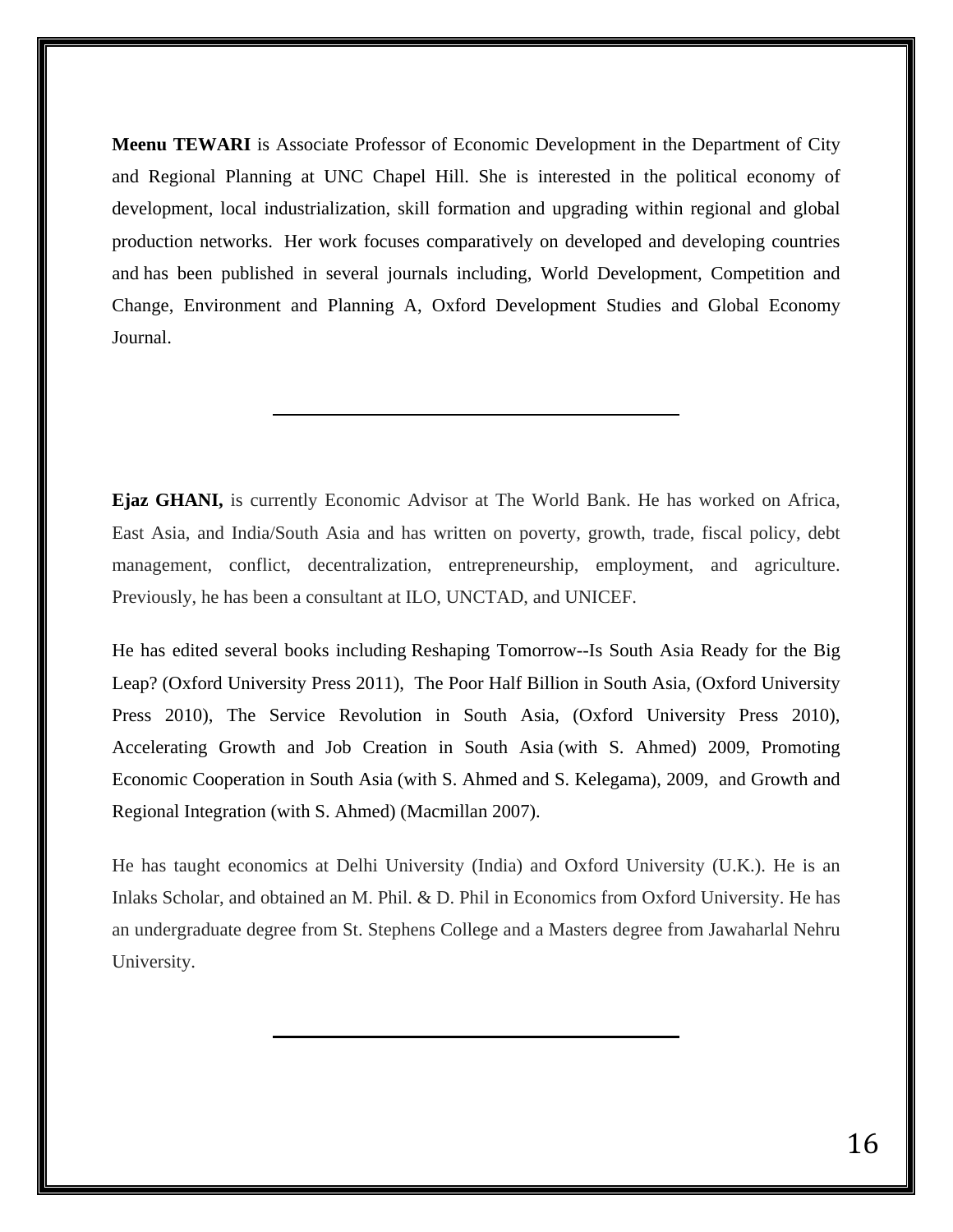**Pamela MAR,** an Adjunct Fellow, covers a range of issues, including global supply chains, and sustainability. She is currently a Project Director with the Chairman's office at the Li & Fung Group, focusing on corporate sustainability, international trade, economics and strategy.

Prior to joining Li & Fung, Pamela was Director of the Global Finance Center of TCL Multimedia Technology Holdings, a major Chinese television and consumer electronics manufacturer. Prior to that, she worked at the World Economic Forum as its Associate Director for China, and at the Thai NGO, Population and Community Development Association, based in Bangkok.

Pamela has published widely and is the author of several books. Her most recent publication is Global Future: The Next Challenge of Asian Business (2005). She has also given numerous talks on sustainability, corporate responsibility and Asia's growth and development.